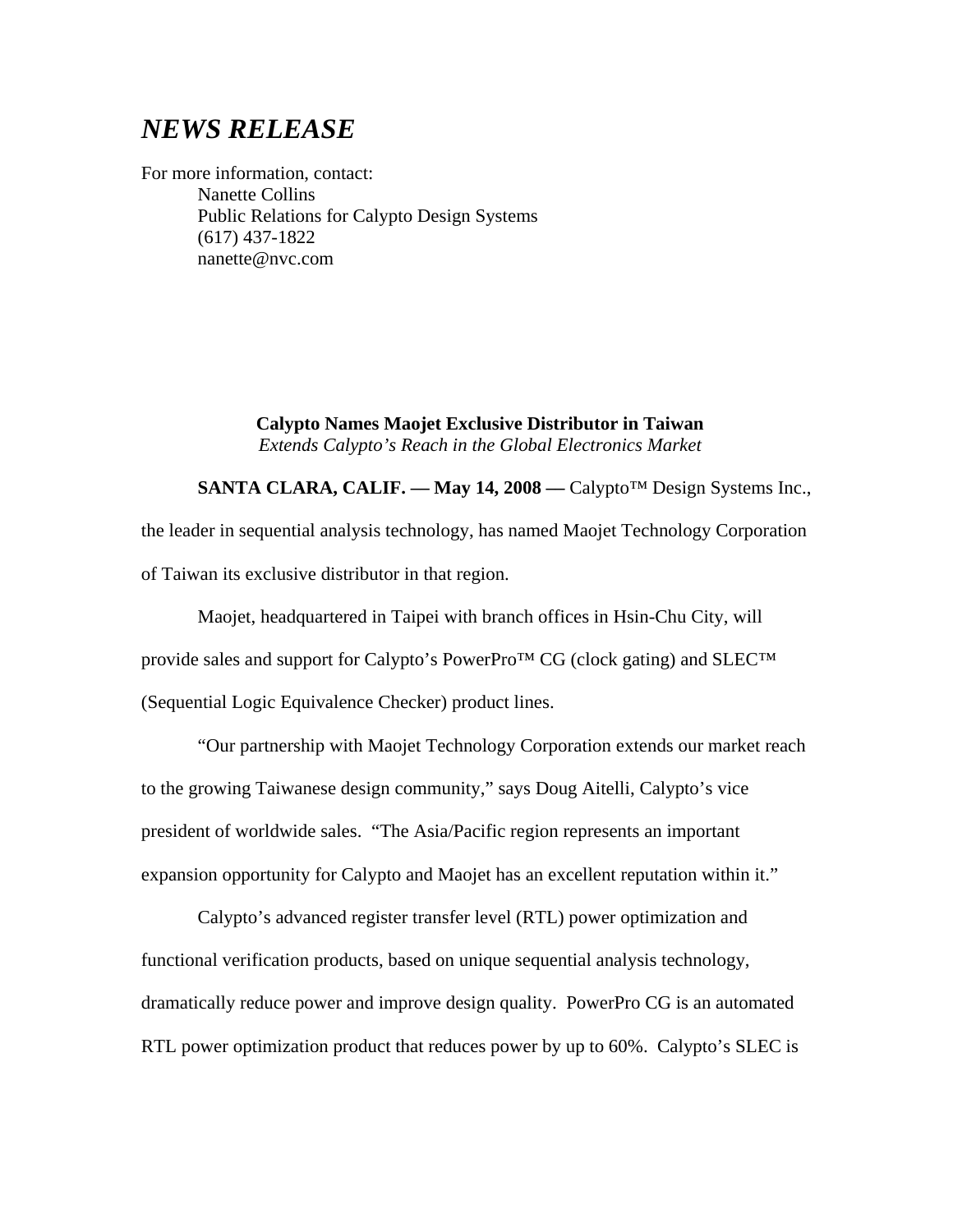the industry's only proven sequential equivalence checker capable of verifying designs despite differences in timing, state and levels of abstraction.

"We see many opportunities for Calypto's unique PowerPro CG and SLEC products in Taiwan," adds Ted Tsai, Maojet's general manager. "We are looking forward to a long and mutually beneficial relationship."

## **About Maojet**

Maojet Technology Corporation was established in May 1992. Its goal is to be a pioneer of the EDA/IP market in Taiwan, one of the fastest growing segments of the industry. Maojet plays a single role as a distributor of high-quality and hi-tech products all over the world, and has been very successful. Maojet's headquarters are located at: 6F-1, No.32-1, Sung-Chiang Road, Taipei, Taiwan. Telephone: +886-2- 2567-7643. Facsimile: +886-2-2561-0756. Email: sales@maojet.com.tw. Website: www.maojet.com.tw.

## **About Calypto**

Founded in 2002, Calypto Design Systems, Inc. empowers designers to create high-quality, low-power electronic systems by providing best-in-class power optimization and functional verification software, based on its patented sequential analysis technology. Calypto, whose customers include Fortune 500 companies worldwide**,** is a member of the Cadence Connections program, the IEEE-SA, Synopsys SystemVerilog Catalyst Program and the Mentor Graphics OpenDoor program. Calypto has offices in Europe, India, Japan and North America. Corporate Headquarters is located at: 2933 Bunker Hill Lane, Suite 202, Santa Clara, Calif. 95054. Telephone: (408) 850-2300. More information can be found at: [www.calypto.com](http://www.calypto.com/).